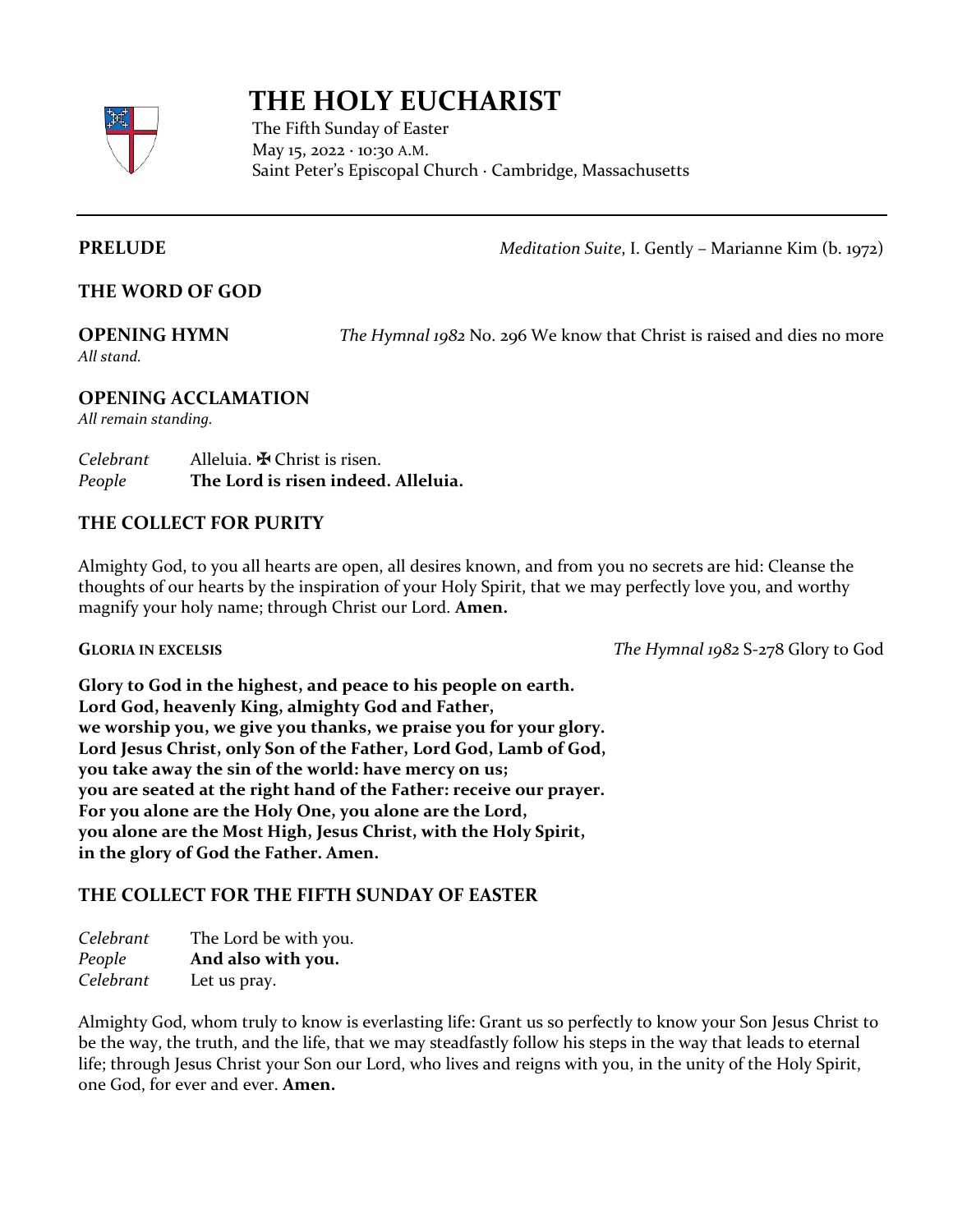### **THE LESSONS**

*The people sit.*

### **THE FIRST READING Acts 11:1-18**

Now the apostles and the believers who were in Judea heard that the Gentiles had also accepted the word of God. So when Peter went up to Jerusalem, the circumcised believers criticized him, saying, "Why did you go to uncircumcised men and eat with them?" Then Peter began to explain it to them, step by step, saying, "I was in the city of Joppa praying, and in a trance I saw a vision. There was something like a large sheet coming down from heaven, being lowered by its four corners; and it came close to me. As I looked at it closely I saw four-footed animals, beasts of prey, reptiles, and birds of the air. I also heard a voice saying to me, 'Get up, Peter; kill and eat.' But I replied, 'By no means, Lord; for nothing profane or unclean has ever entered my mouth.' But a second time the voice answered from heaven, 'What God has made clean, you must not call profane.' This happened three times; then everything was pulled up again to heaven. At that very moment three men, sent to me from Caesarea, arrived at the house where we were. The Spirit told me to go with them and not to make a distinction between them and us. These six brothers also accompanied me, and we entered the man's house. He told us how he had seen the angel standing in his house and saying, 'Send to Joppa and bring Simon, who is called Peter; he will give you a message by which you and your entire household will be saved.' And as I began to speak, the Holy Spirit fell upon them just as it had upon us at the beginning. And I remembered the word of the Lord, how he had said, 'John baptized with water, but you will be baptized with the Holy Spirit.' If then God gave them the same gift that he gave us when we believed in the Lord Jesus Christ, who was I that I could hinder God?" When they heard this, they were silenced. And they praised God, saying, "Then God has given even to the Gentiles the repentance that leads to life."

The Word of the Lord *People* **Thanks be to God**

### **THE RESPONSE Psalm 148**

*The choir chants the psalm.*

Hallelujah! Praise the Lord from the heavens; \* praise him in the heights.

- Praise him, all you angels of his; \* praise him, all his host.
- Praise him, sun and moon; \* praise him, all you shining stars.
- Praise him, heaven of heavens, \* and you waters above the heavens.
- Let them praise the Name of the LORD; \* for he commanded, and they were created.
- He made them stand fast for ever and ever; \* he gave them a law which shall not pass away.
- Praise the Lord from the earth, \* you sea-monsters and all deeps;

Fire and hail, snow and fog, \* tempestuous wind, doing his will;

Mountains and all hills, \* fruit trees and all cedars;

Wild beasts and all cattle, \* creeping things and wingèd birds;

Kings of the earth and all peoples, \* princes and all rulers of the world;

Young men and maidens, \* old and young together.

Let them praise the Name of the LORD, \* for his Name only is exalted, his splendor is over earth and heaven.

He has raised up strength for his people and praise for all his loyal servants, \* the children of Israel, a people who are near him. Hallelujah!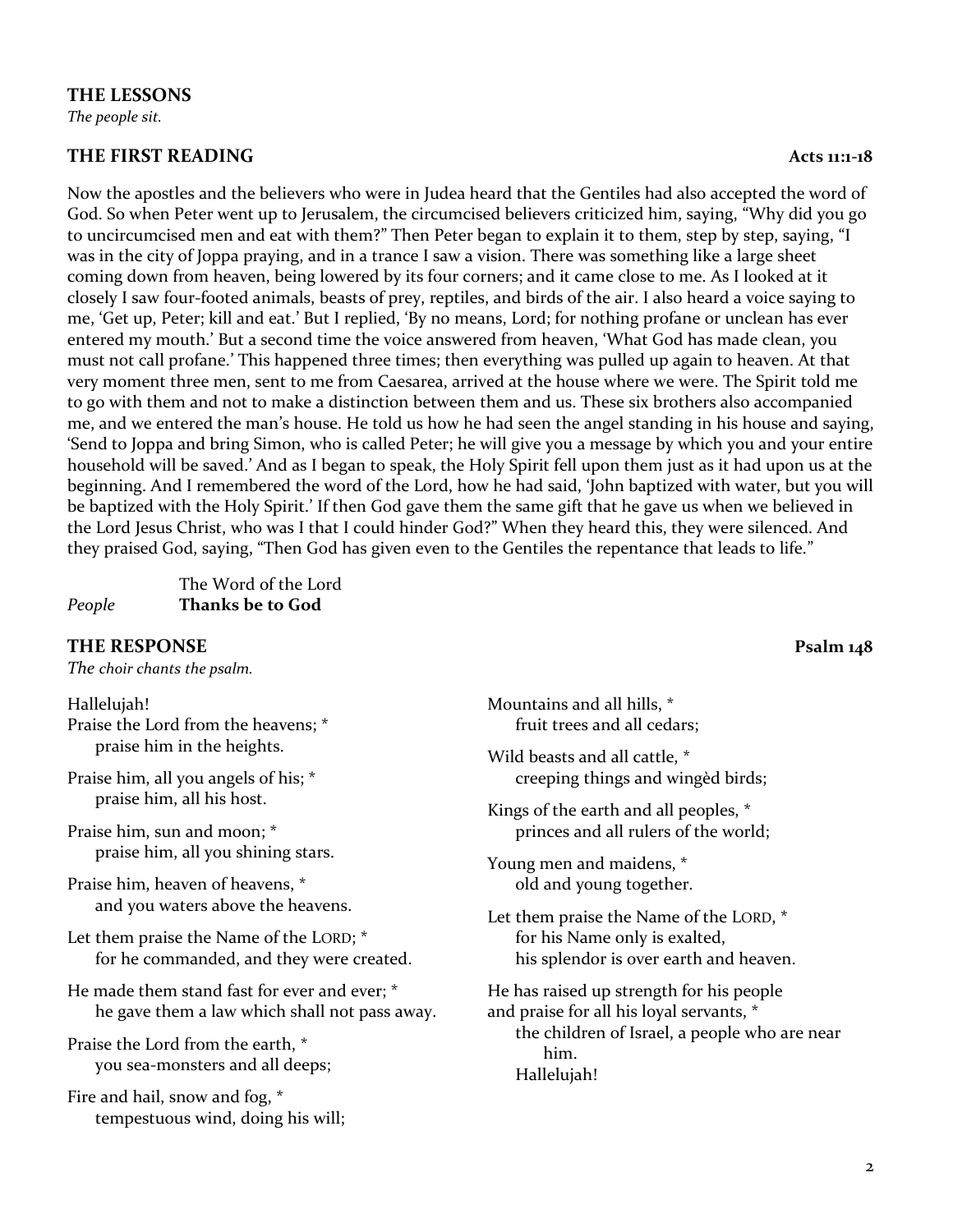### **THE SECOND READING Revelation 21:1-6**

I saw a new heaven and a new earth; for the first heaven and the first earth had passed away, and the sea was no more. And I saw the holy city, the new Jerusalem, coming down out of heaven from God, prepared as a bride adorned for her husband. And I heard a loud voice from the throne saying,

"See, the home of God is among mortals. He will dwell with them as their God; they will be his peoples, and God himself will be with them; he will wipe every tear from their eyes. Death will be no more; mourning and crying and pain will be no more, for the first things have passed away."

And the one who was seated on the throne said, "See, I am making all things new." Also he said, "Write this, for these words are trustworthy and true." Then he said to me, "It is done! I am the Alpha and the Omega, the beginning and the end. To the thirsty I will give water as a gift from the spring of the water of life."

The Word of the Lord *People* **Thanks be to God**

**GRADUAL HYMN** *The Hymnal 1982* No. 529 In Christ there is no East or West

### **THE HOLY GOSPEL John 13:31-25**

*Then, all standing, the Deacon or a Priest reads the Gospel.*

The Holy Gospel of our Lord Jesus Christ according to John. *People* **Glory to you, Lord Christ.**

At the last supper, when Judas had gone out, Jesus said, "Now the Son of Man has been glorified, and God has been glorified in him. If God has been glorified in him, God will also glorify him in himself and will glorify him at once. Little children, I am with you only a little longer. You will look for me; and as I said to the Jews so now I say to you, 'Where I am going, you cannot come.' I give you a new commandment, that you love one another. Just as I have loved you, you also should love one another. By this everyone will know that you are my disciples, if you have love for one another."

The Gospel of the Lord. *People* **Praise to you, Lord Christ.**

**THE SERMON** THE SERMON

**THE NICENE CREED** *All stand.*

**We believe in one God, the Father, the Almighty, maker of heaven and earth, of all that is, seen and unseen. We believe in one Lord, Jesus Christ, the only Son of God, eternally begotten of the Father, God from God, Light from Light, true God from true God, begotten, not made, of one Being with the Father. Through him all things were made. For us and for our salvation he came down from heaven: by the power of the Holy Spirit he became incarnate from the Virgin Mary, and was made man. For our sake he was crucified under Pontius Pilate; he suffered death and was buried.**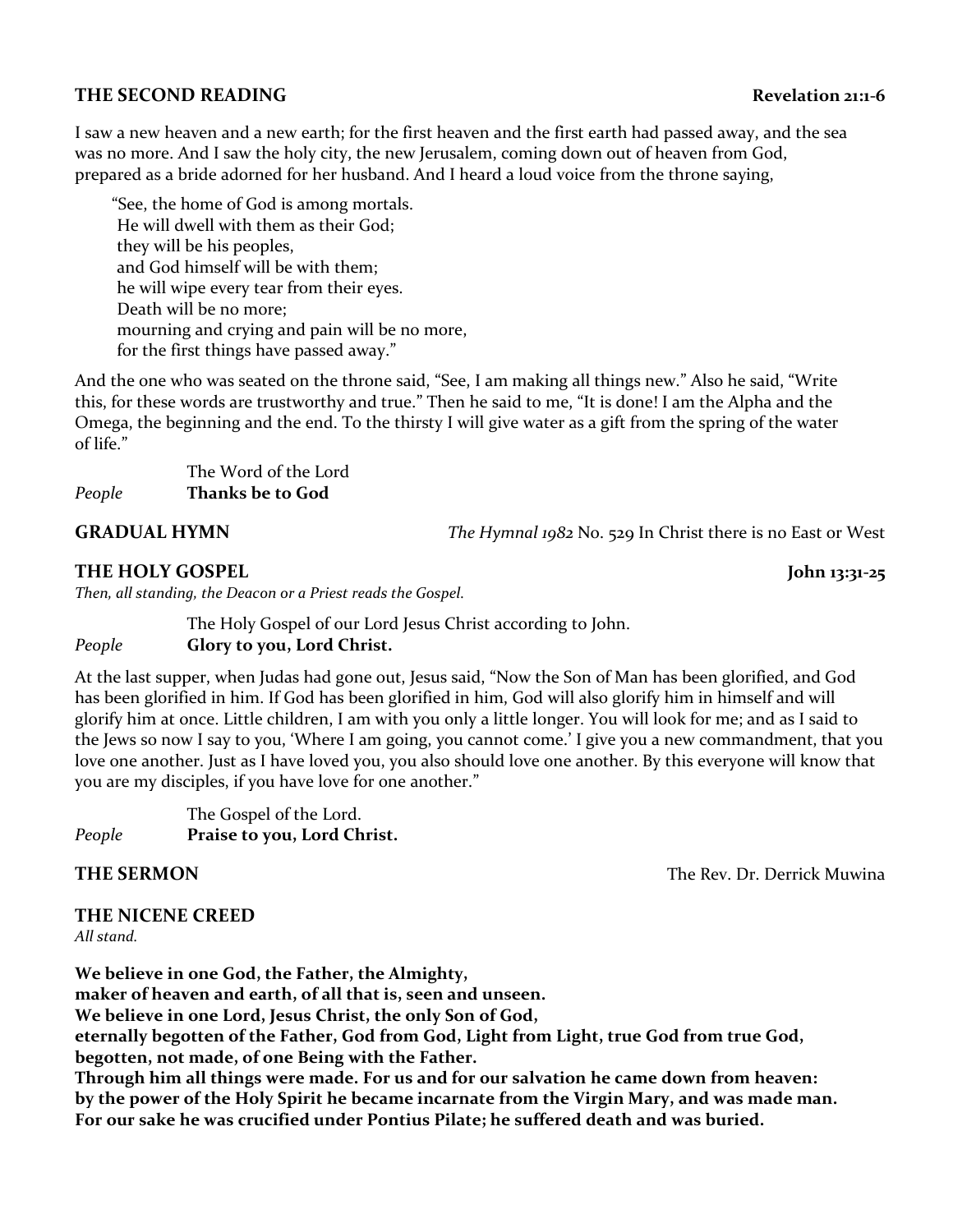**On the third day he rose again in accordance with the Scriptures; he ascended into heaven and is seated at the right hand of the Father. He will come again in glory to judge the living and the dead, and his kingdom will have no end. We believe in the Holy Spirit, the Lord, the giver of life, who proceeds from the Father and the Son. With the Father and the Son he is worshiped and glorified. He has spoken through the Prophets. We believe in one holy catholic and apostolic Church. We acknowledge one baptism for the forgiveness of sins.** We look for the  $\maltese$  resurrection of the dead, and the life of the world to come. Amen.

# **THE PRAYERS OF THE PEOPLE Form V**

In peace, let us pray to the Lord, saying, "Lord, have mercy".

For the holy Church of God, that it may be filled with truth and love, and be found without fault at the day of your coming, we pray to you, O Lord. **Lord, have mercy.**

For Michael our Presiding Bishop, for Alan and Gayle our own Bishops, for all bishops and other ministers, and for all the holy people of God, we pray to you, O Lord. **Lord, have mercy.**

For all who fear God and believe in you, Lord Christ, that our divisions may cease, and that all may be one as you and the Father are one, we pray to you, O Lord. **Lord, have mercy.**

For the mission of the Church, that in faithful witness it may preach the Gospel to the ends of the earth, we pray to you, O Lord. **Lord, have mercy.**

For the peace of the world, that a spirit of respect and forbearance may grow among nations and peoples, we pray to you, O Lord. **Lord, have mercy.**

For those in positions of public trust especially the President of the United States, the Governor of our Commonwealth, and the Mayor of our City, that they may serve justice, and promote the dignity and freedom of every person, we pray to you, O Lord. **Lord, have mercy.**

For all who live and work in this community, we pray to you, O Lord. **Lord, have mercy.**

For a blessing upon all human labor, and for the right use of the riches of creation, that the world may be freed from poverty, famine, and disaster, we pray to you, O Lord. **Lord, have mercy.**

For the poor, the persecuted, the sick, and all who suffer; for refugees, prisoners, and all who are in danger; that they may be relieved and protected, we pray to you, O Lord. **Lord, have mercy.**

For this congregation for those who are present, and for those who are absent, that we may be delivered from hardness of heart, and show forth your glory in all that we do, we pray to you, O Lord. **Lord, have mercy.**

For our enemies and those who wish us harm, and for all whom we have injured or offended, we pray to you, O Lord. **Lord, have mercy.**

For ourselves; for the forgiveness of our sins, and for the grace of the Holy Spirit to amend our lives, we pray to you, O Lord. **Lord, have mercy.**

For all who have commended themselves to our prayers; for our families, friends, and neighbors; that being freed from anxiety, they may live in joy, peace, and health, we pray to you, O Lord. **Lord, have mercy.**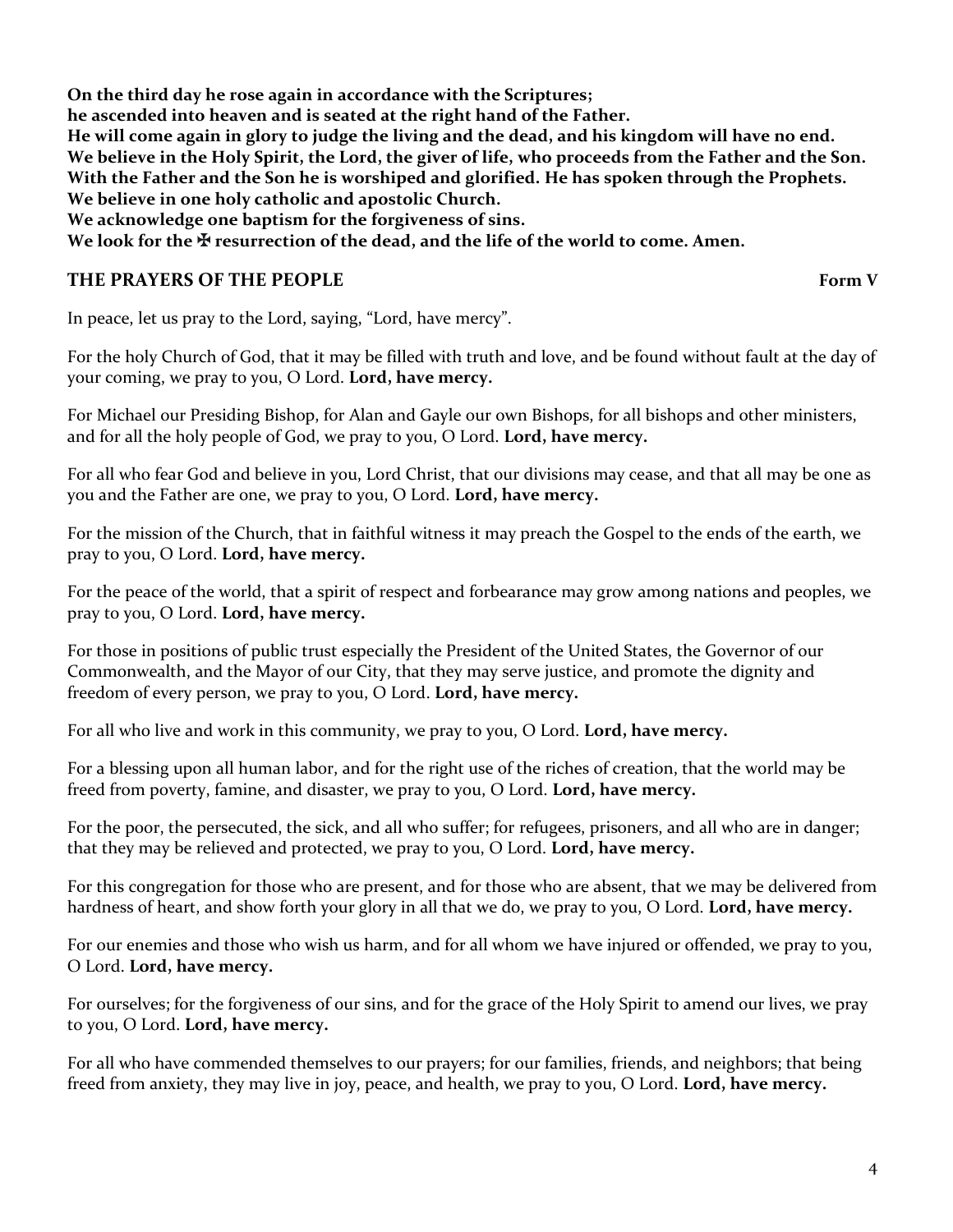For the people of Ukraine and for all those whose lives are torn by war and strife, we pray to you, O Lord. **Lord, have mercy.**

For all who have died in the communion of your Church, and those whose faith is known to you alone, that, with all the saints, they may have rest in that place where there is no pain or grief, but life eternal, we pray to you, O Lord. **Lord, have mercy.**

Rejoicing in the fellowship of the ever-blessed Virgin Mary, blessed Pachomius of Tabenissi, blessed Thurgood Marshall, blessed Dunstan, blessed Alcuin, blessed Lydia of Thyatira, and all the saints, let us commend ourselves, and one another, and all our life to Christ our God. **To you, O Lord our God.**

*Silence*

*The Celebrant adds a concluding Collect.*

# **CONFESSION OF SIN**

Let us confess our sins against God and our neighbor.

*Silence may be kept.*

**Most merciful God, we confess that we have sinned against you in thought, word, and deed, by what we have done, and by what we have left undone.**

**We have not loved you with our whole heart; we have not loved our neighbors as ourselves. We are truly sorry and we humbly repent.**

**For the sake of your Son Jesus Christ, have mercy on us and forgive us;** 

**that we may delight in your will, and walk in your ways, to the glory of your Name. Amen.**

Almighty God have mercy on you, forgive you all your sins through our Lord Jesus Christ, strengthen you in all goodness, and by the power of the Holy Spirit keep you in eternal life. **Amen.**

## **THE PEACE**

*All stand. The Celebrant says to the people*

The peace of the Lord be always with you. *People* **And also with you.**

*Then the Ministers and People may greet one another in the name of the Lord.*

## **ANNOUNCEMENTS**

# **THE OFFERTORY**

*The celebrant reads the offertory sentence*

O Lord our God, you are worthy to receive glory and honor and power; because you have created all things, and by your will they were created and have their being. *Revelation 4:11* 

*An offering is collected to support Saint Peter's ministries. The ushers will pass the plate to collect any donations you may wish to make by cash or check. You may also donate through our PayPal link:* <https://www.paypal.me/StPetersCambMA> *or scan the QR code to the right.* 

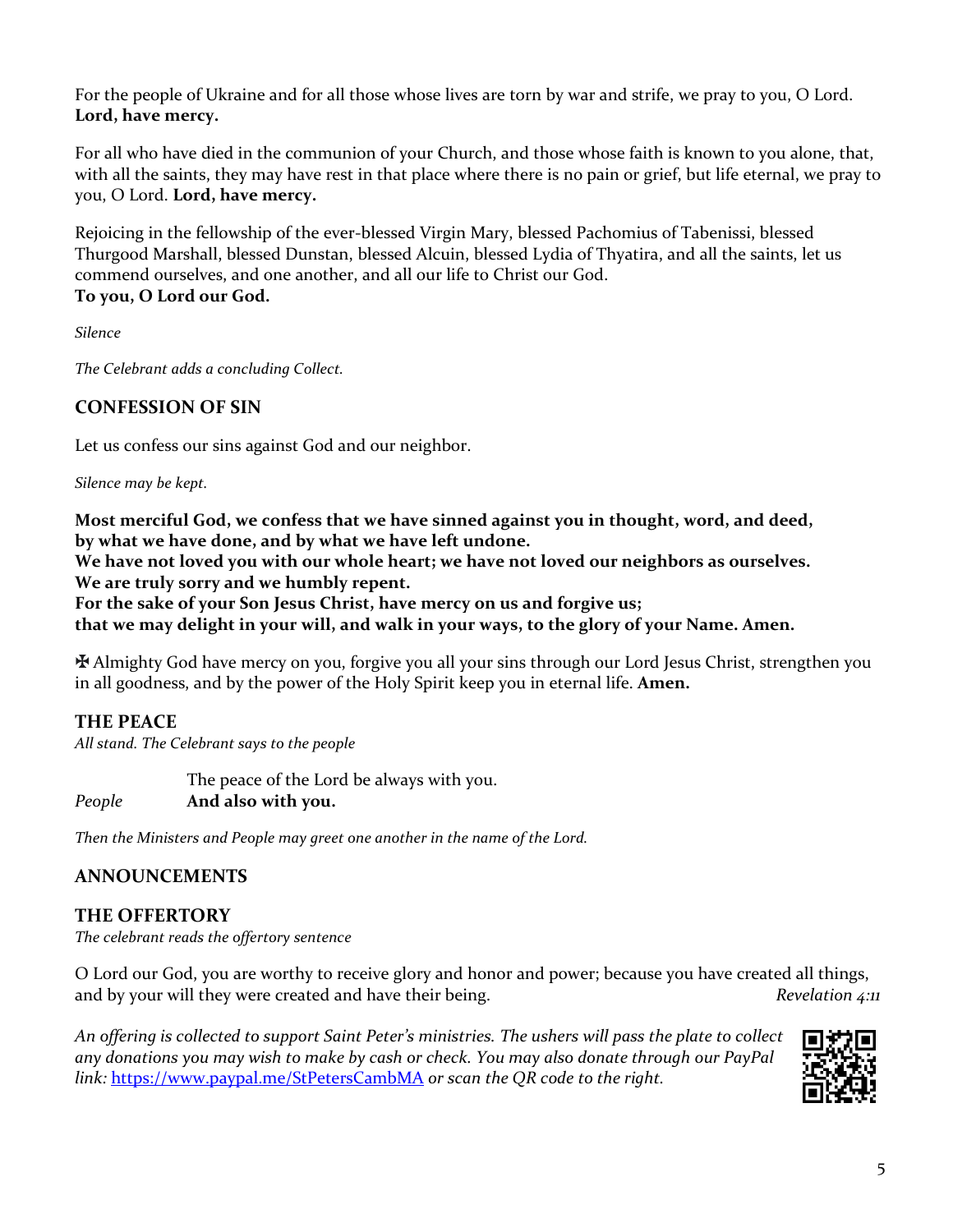And I saw a new heaven and a new earth:

For the first heaven and first earth were passed away;

and there was no more sea.

And I John saw the holy city,

new Jerusalem, coming down from God out of heaven,

prepared as a bride adorned for her husband. And I heard a great voice out of heaven, saying, Behold, the tabernacle of God is with men,

**OFFERTORY ANTHEM** And I saw a new heaven – Edgar L. Bainton (1880-1956)

and he will dwell with them and they shall be his people,

and God himself shall be with them and be their God.

And God shall wipe away all tears from their eyes, And there shall be no more death, neither sorrow nor crying,

neither shall there be any more pain, for the former things are passed away.

Text: Revelation 21:1-4 (KJV)

**DOXOLOGY** No. 380, v. 3 From all that dwell below the skies

**Praise God, from whom all blessings flow; praise him, all creatures here below; praise him above, ye heavenly host: praise Father, Son, and Holy Ghost. Amen.** 

# **THE HOLY COMMUNION**

**THE GREAT THANKSGIVING Eucharistic Prayer B**

| Celebrant | The Lord be with you.                      |
|-----------|--------------------------------------------|
| People    | And also with you.                         |
| Celebrant | Lift up your hearts.                       |
| People    | We lift them to the Lord.                  |
| Celebrant | Let us give thanks to the Lord our God.    |
| People    | It is right to give God thanks and praise. |

It is right, and a good and joyful thing, always and everywhere to give thanks to you, Father Almighty, Creator of heaven and earth. But chiefly are we bound to praise you for the glorious resurrection of your Son Jesus Christ our Lord; for he is the true Paschal Lamb, who was sacrificed for us, and has taken away the sin of the world. By his death he has destroyed death, and by his rising to life again he has won for us everlasting life. Therefore we praise you, joining our voices with Angels and Archangels and with all the company of heaven, who for ever sing this hymn to proclaim the glory of your Name:

**SANCTUS AND BENEDICTUS** S-125 Holy, holy, holy Lord

**Holy, holy, holy Lord, God of power and might, Heaven and Earth are full of your glory. Hosanna in the highest. Hosanna in the highest. Blessed is he who comes in the name of the Lord. Hosanna in the highest. Hosanna in the highest.**

We give thanks to you, O God, for the goodness and love which you have made known to us in creation; in the calling of Israel to be your people; in your Word spoken through the prophets; and above all in the Word made flesh, Jesus, your Son. For in these last days you sent him to be incarnate from the Virgin Mary, to be the Savior and Redeemer of the world. In him, you have delivered us from evil, and made us worthy to stand before you. In him, you have brought us out of error into truth, out of sin into righteousness, out of death into life.

On the night before he died for us, our Lord Jesus Christ took bread; and when he had given thanks to you, he broke it, and gave it to his disciples, and said, "Take, eat: This is my Body, which is given for you. Do this for the remembrance of me."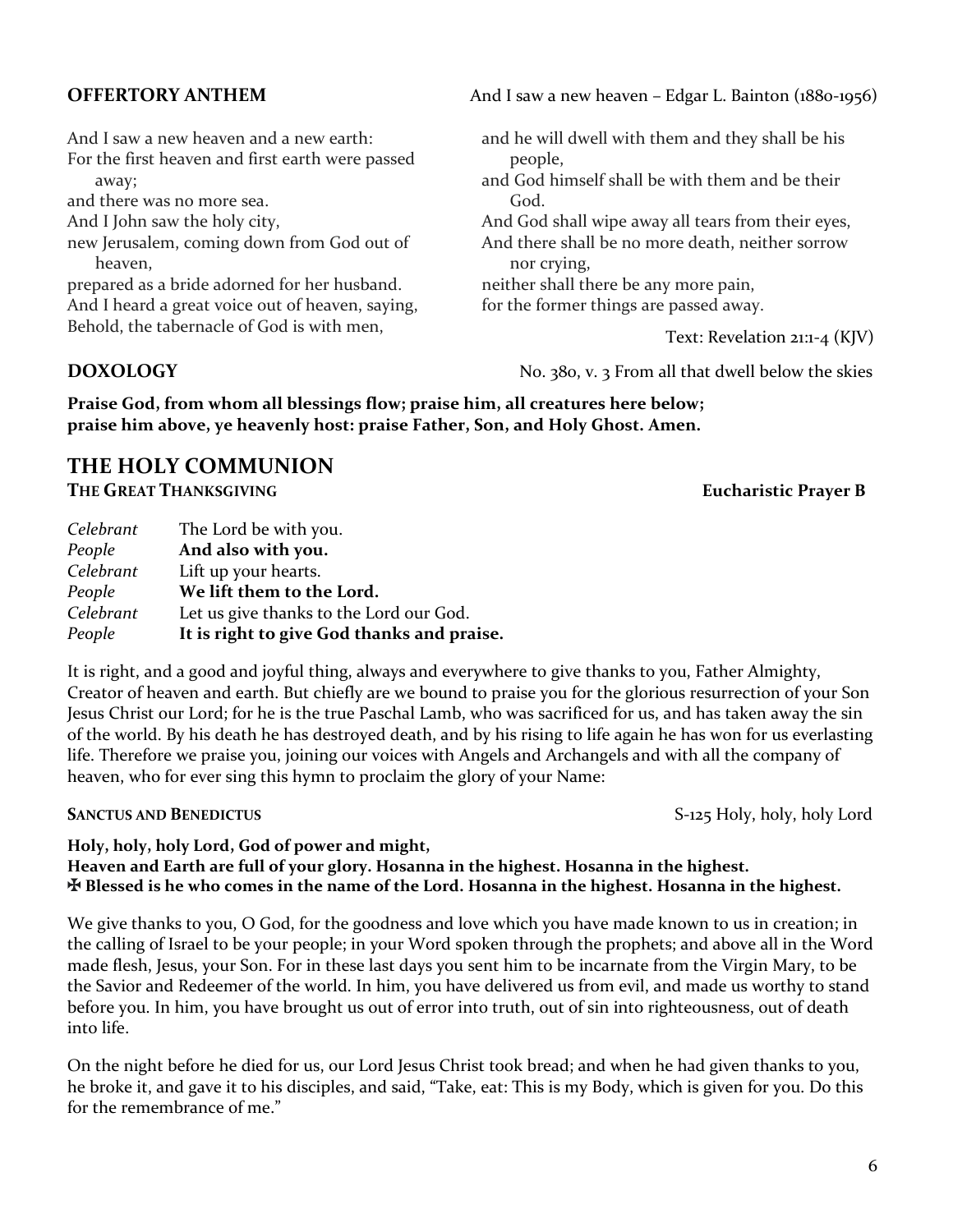After supper he took the cup of wine; and when he had given thanks, he gave it to them, and said, "Drink this, all of you: This is my Blood of the new Covenant, which is shed for you and for many for the forgiveness of sins. Whenever you drink it, do this for the remembrance of me."

Therefore, according to his command, O Father,

## **We remember his death, We proclaim his resurrection, We await his coming in glory;**

And we offer our sacrifice of praise and thanksgiving to you, O Lord of all; presenting to you, from your creation, this bread and this wine.

We pray you, gracious God, to send your Holy Spirit upon these gifts that they may be the Sacrament of the Body of Christ and his Blood of the new Covenant.  $\mathbb F$  Unite us to your Son in his sacrifice, that we may be acceptable through him, being sanctified by the Holy Spirit. In the fullness of time, put all things in subjection under your Christ, and bring us to that heavenly country where, with St. Peter, the Blessed Virgin Mary, and all your saints, we may enter the everlasting heritage of your sons and daughters; through Jesus Christ our Lord, the firstborn of all creation, the head of the Church, and the author of our salvation. By him, and with him, and in him, in the unity of the Holy Spirit all honor and glory is yours, Almighty Father, now and for ever. **AMEN**.

And now, as our Savior Christ has taught us, we are bold to say,

**Our Father, who art in heaven, hallowed be thy Name, thy kingdom come, thy will be done, on earth as it is in heaven. Give us this day our daily bread. And forgive us our trespasses, as we forgive those who trespass against us. And lead us not into temptation, but deliver us from evil. For thine is the kingdom, and the power, and the glory, for ever and ever. Amen.**

## **BREAKING OF THE BREAD**

*A period of silence is kept.*

Alleluia. Christ our Passover is sacrificed for us; **Therefore let us keep the feast. Alleluia.**

### **CHRIST OUR PASSOVER (PASCHA NOSTRUM)** Jeffrey H. Rickard (b. 1944)

*The people join the choir singing the refrain after the brief organ introduction and after the choir sings the printed verse.*



Verse: Not with the old leaven, the leaven of malice and evil, \* but with the unleavened bread of sincerity and truth. Alleluia!